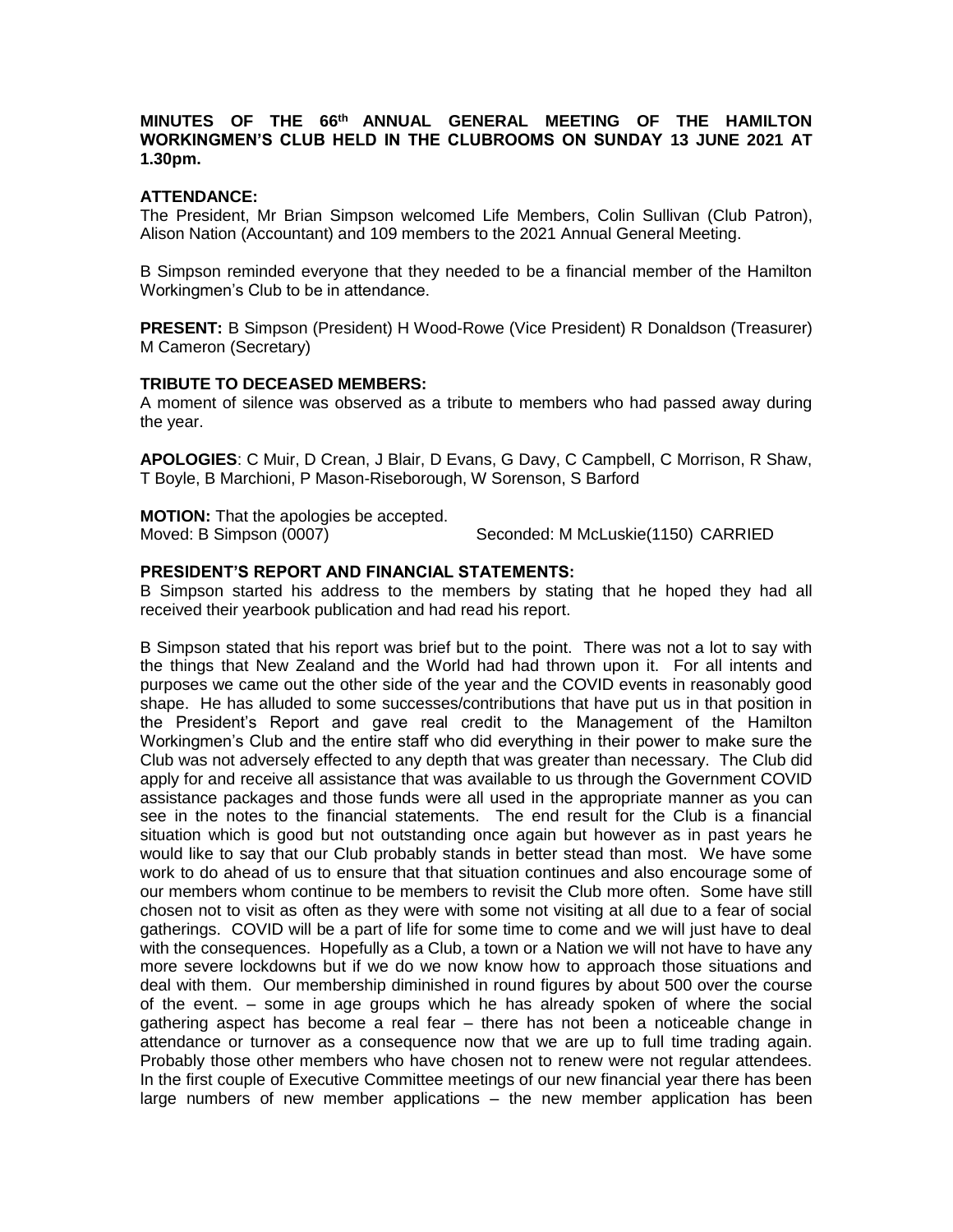simplified in recent years so that there is no requirement for a nominator and seconder. He explained the process around acceptance and the right to decline membership or to interview people to ascertain that they are suitable for membership. It has made the process easier but no less robust – at the last Executive meeting there was approx. 90 new applications. We do, however, suffer at the other end too because of our ageing membership - last year we also had about 90 deaths. All in all it was a good result for the financial year – Trading was down over all our major revenue streams and this was all attributable to COVID and the restrictions on trading as well as the closures. B Simpson stated that he still thinks that credit still remains with our Manager and the total staff of the Club for doing as well as they did.

B Simpson asked if there were any questions about the 2021 financial accounts.

**P Docherty 2580** stated he had taken onboard the comments regarding the impact of COVID. Regarding the restaurant specifically and the loss that is showing compared to the previous year. Is it anticipated within management of the Club that this year the trading figure should turn around? B Simpson replied that we certainly would. If you look at the trail of events and the comments that were made in previous years' Presidents report and financial statements you will note that prior to the COVID event we were making huge in roads into the operation of the restaurant and with two months to go to the end of the financial year we were showing a profit and had almost achieved the goal of  $40/40/20 -$ COVID put paid to that and everything else for the 12 months. Whilst we were staffing a restaurant we were unable to put out the buffet meals in that style which is the preference of our membership and a major part of our turnover in there which suffered dramatically. So yes it is the goal moving forward to get back to the 40/40/20 equation and a profitable situation for the restaurant – it will require patronage and ongoing management. The answer to the initial question is yes.

**R McSheffrey 3819** stated that he wanted to follow up on what was reported in the Presidents report regarding the other Club. B Simpson replied he intended to discuss this in general business.

**MOTION:** That the President's Report for year ending 31 March 2021 be accepted as circulated and received and Financial statements for 2020-2021 be accepted as a true and correct record of the Club's financial position.<br>Moved: B Simpson (0007)

Seconded: B McLuskie (1010) CARRIED

B Simpson briefly explained to those present the procedure for listing items for General Business at this stage of the meeting and how these matters would be dealt with later during the course of the meeting. He explained that club members could then enter into discussions on the matters raised. He asked members to note that we had received notifications of some pieces of business that have already been bought to our attention these do not need to be recorded again in the general business items as they will be spoken to prior, under notices of motion.

# **NOTICE OF ITEMS FOR GENERAL BUSINESS:**

| 1. B Simpson (0007) | <b>Frankton Railway Bowling Club</b> |
|---------------------|--------------------------------------|
| 2. P Hassell (4938) | General Club & Governance            |

# **MINUTES OF ANNUAL GENERAL MEETING HELD ON SUNDAY 14 JUNE 2020**

**MOTION:** That the minutes of the Annual General Meeting held on Sunday 14 June 2020, having been circulated be confirmed as a true and correct record Moved: T Marchioni (0759) Seconded: R Laird (4271) CARRIED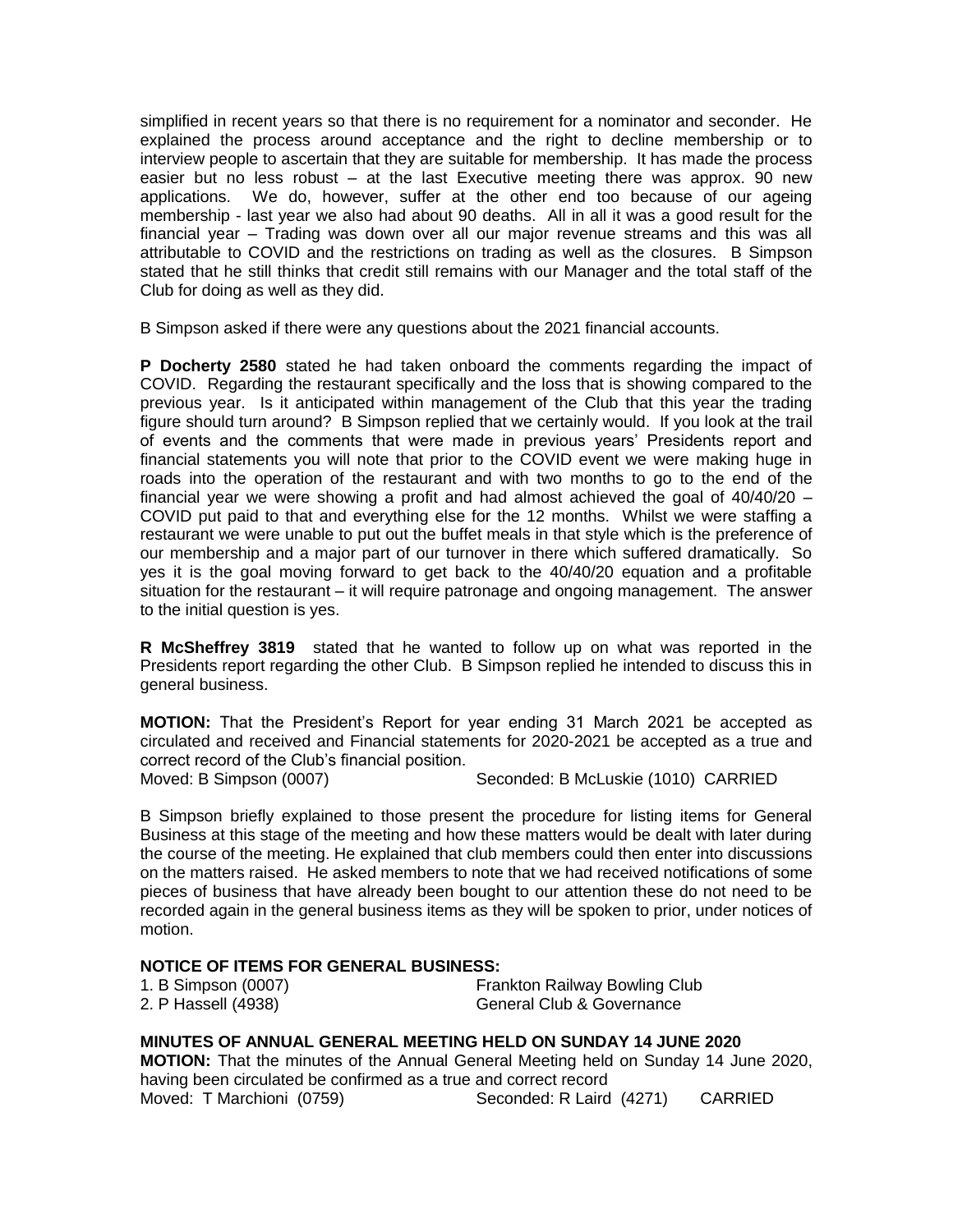# **MATTERS ARISING FROM THOSE MINUTES:**

Nil

## **SUBSCRIPTIONS:**

B Simpson stated that the Executive Committee sees no reason to alter the current membership subscription rates

**MOTION:** That the annual subscriptions remain the same as the previous year.<br>Moved: B Simpson (0007) Seconded: B McLuskie (1010) C. Seconded: B McLuskie (1010) CARRIED

# **NOTICE OF MOTION/REMIT:**

B Simpson discussed the notices of motion pointing out that one would require a constitutional change. These have been moved by W Sorenson who has tendered his apology for today as he is in hospital. B Simpson stated that he has assured both W Sorenson and his supporters that the motions will still be dealt with in his absence. W Sorenson has asked B Harper to deal with the motions on his behalf.

# **Following originally moved by W Sorenson (0352)**

**That the following addition be made to the Constitution of the Hamilton Workingmen's Club:**

*All members wishing to stand for election to the HWMC Executive must reside within a 20km radius of the Hamilton Workingmen's Club.*

**B Harper (3635)** has agreed to speak at the meeting on behalf of W Sorenson. The reason behind this motion is that W Sorenson feels that currently a number of the Executive Committee do not attend the Club regularly – as an Executive member of the Club you need to know what the feeling of the Club and members is, you need to regularly socialise as one way of achieving that.

**P Evans (0957)** is speaking on behalf of D Evans (Life Member) as he is unable to attend due to illness. He feels this is a silly suggestion – he feels with the introduction of all the rest homes and subdivisions within 5 years most people will live more than 20kms from the Club and that this rule change would just not work.

**T Marchioni (0759)** is against the proposal – he fails to see what benefits it will bring to the Club. Hamilton is a fast growing City – people now live further away from the inner city and this will continue into the future. The proposed 20km restriction will penalise members that wish to stand for Executive Committee but choose to live outside that radius. He fails to see the logic in the proposal and thinks that perhaps the proposer has some ulterior motive.

**B Simpson (0007)** stated most of our constitution is geared around the treatment of all members and equality – this does not make it equal for all members. He does not believe this is about the non attendance of several Executive members as nine out of ten do attend and socialise on a regular basis and nine out of ten live within the 20km radius. It is really only pointed at one person and in an age of information and communication/technology that we have that person has done the job that they are required to do to the nth degree from the location he lives in for the last 10 years. In order to get rid of him all that had to happen was put in a 154km radius requirement. B Simpson is more than happy for members to have someone stand against him at elections and beat him fairly. Until that happens he is available.

**B Harper (3635)** thanked B Simpson for his time and reminded everyone that W Sorenson was the mover. B Simpson reminded everyone that there were 16 people that signed the pieces of paper that were handed in and B Harper was one of them. B Harper stated that he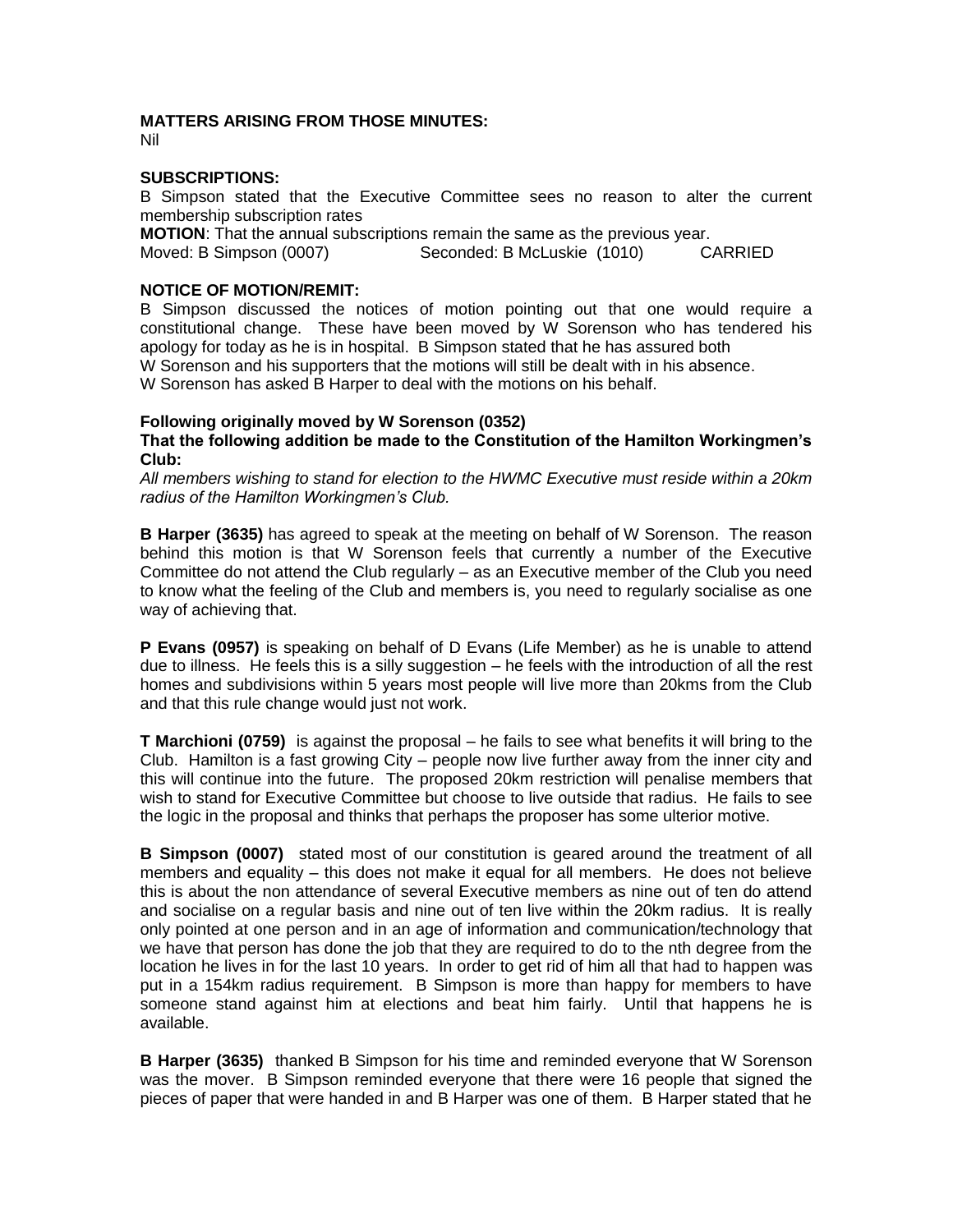didn't necessarily agree with them – B Simpson pointed out that he had signed them so he must have.

**MOTION:** All members wishing to stand for election to the HWMC Executive must reside within a 20km radius of the Hamilton Workingmen's Club*.* M: B Harper (3635) FAILED

B Simpson stated that there are four other items for consideration but before we go into them, and discussion is had, he wants to point out that if any of them are passed today we will need a whole constitutional change which removes Management and/or Executive from the equation because if any of these decisions are going to be made on this platform the rest of it does not count. If we are going to decide how our Manager is going to run lucky draws, whether or not we are entitled to shout someone a drink, whether or not we should have more or less snooker tables – this is a bad platform for any of those things. For example if you choose to put the motion regarding number of snooker tables B Simpson feels that he needs to warn people that should someone stand up and puts an amendment to the motion that we actually get rid of two more you would need to be prepared for that possible outcome if this is going to be the premise on which these decision are going to be made – he doesn't think it should be.

**The following notices of motion have been received from W Sorenson (0352)**  *Motion: No Honorarium be paid for the 2020-2021 year because of the losses over the previous seven years, and the impact that coronavirus has had on the Club.*

B Simpson stated that although this comes up in another part of the meeting there is a notice of motion so if it succeeds here we will not talk about honoraria again later in the meeting.

B Simpson asked if B Harper wished to speak to the motion - he declined.

**Paul Atkin (3974)** reminded everyone that it was W Sorenson that put the motions forwarded. B Simpson replied that there were 16 signatures on the notice. P Atkin stated that W Sorenson was concerned about the finances and how they have gone backwards over a period of time. Because of that he has put forward that no honorarium be paid this year. He also spoke regarding Club draws and that he felt this was a management issue and not an AGM issue. B Simpson agreed. P Atkin then spoke regarding hospitality tickets – he asked if two books were given to each executive member at each meeting – B Simpson replied this was correct. P Atkin stated the only time he has seen the tickets in circulation at the Club is prior to elections he believes they should be handed out at other times.

B Simpson asked if there was a motion or had P Atkin just wanted to discuss. P Atkin replied just discussion. B Simpson replied that was fine as he was entitled to be heard. B Simpson asked if there was a motion to either of these – there was no proposer or seconder from the floor.

Honorarium will be discussed later in meeting as per normal procedure.

*Motion: That the Club do away with hospitality tickets & happy hours, to be replaced with a discount on presentation of membership card at the bar or restaurant. This is to give all members the same benefit.*

**R McSheffrey(3819)** asked what was happening with the motion if P Atkin did not want to propose – B Simpson replied that if R McSheffrey wanted to move for a vote he could.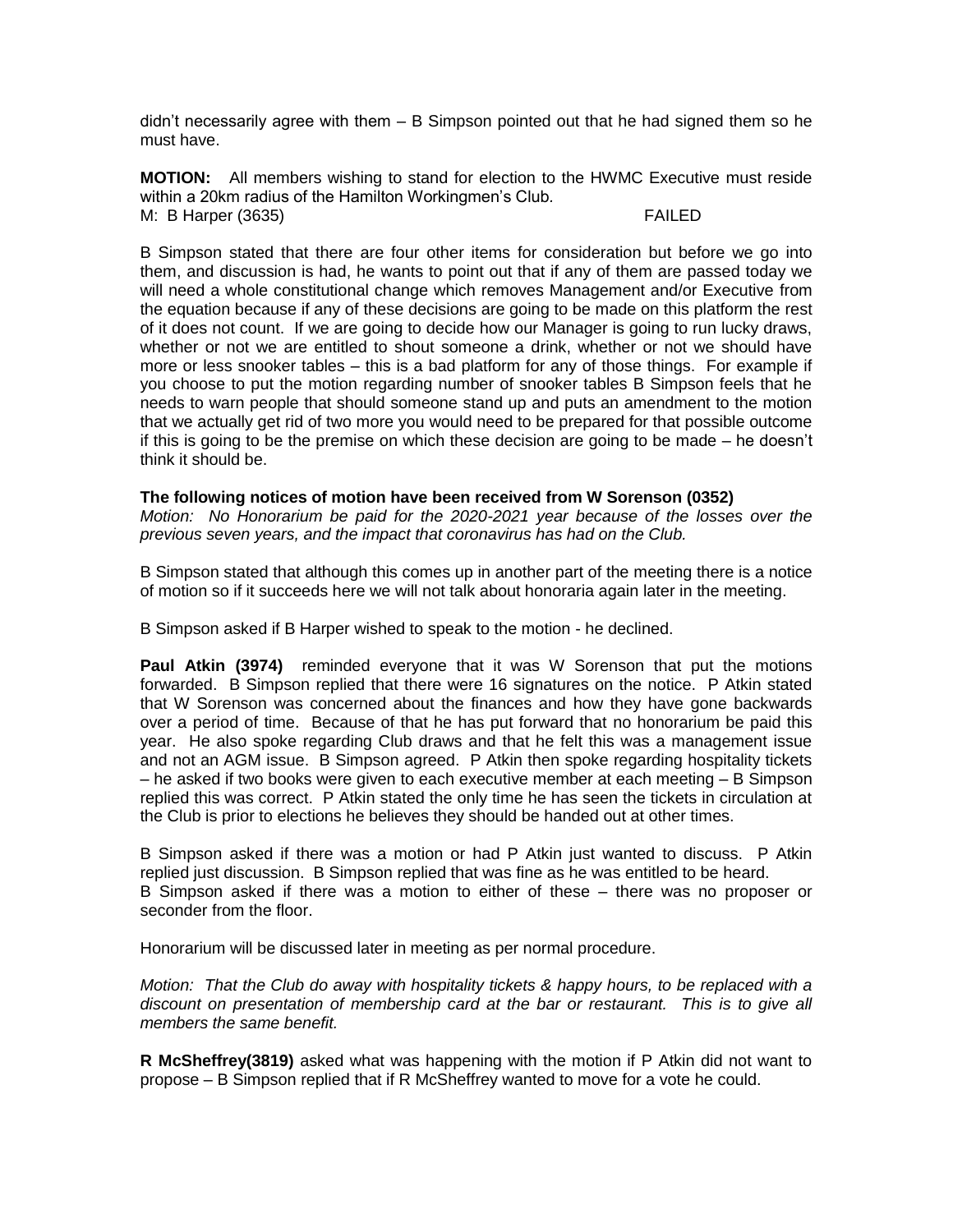**B Simpson (0007)** stated that the comment has been made that hospitality tickets are only seen just before an election and he strongly disagrees with this and that he believes they are in use every week – After an interjection he replied just because he is in Taupo doesn't mean he doesn't see what goes on. They are given out to people within the Club, they are given to members and it is a members benefit. Occasionally if an Executive member is shouting a round for a group of people they may include themselves in that round but in general terms hospitality tickets are exactly that – they shout either regular club members or visitors from other clubs. B Simpson sees it as an integral part of the hospitality industry. You don't hurt anyone by taking shout tickets away as there is no benefit to anyone other than members. If the attendees of the meeting wish to vote to remove something that has been in place for as long as the Club has existed (1955) and wants to make those kinds of decisions in this forum they need to be mindful that if a group of people decide next year the incoming Executive should get 10 sets of tickets each instead of 2 and enough people vote on it that will go through too. There needs to be thought about whether these things need to be dealt with in this forum.

B Simpson asked if there was anyone that wanted to have further discussion.

**P Evans (0957** Asked if they could be dated as this may stop discussion/issues. She stated that she is not pointing fingers but that some Executive members do save up the tickets for election time to hand them out. B Simpson replied that although he tends not to use them himself, as he would rather shout someone out of his own pocket than have people think he is abusing Club privileges, he believes that they have their place but if people disagree they should vote for them to go rather than dating them.

**R McSheffrey (3819)** feels that what W Sorenson is trying to achieve with this motion is to show his concern for the financial state of the Club. He agrees that you don't see the shout tickets until election time – he thanked the Club for the tickets he had received previously. B Simpson replied that he felt that if someone gave a member a shout ticket thinking that would buy their vote they are silly because how would you even know that was the outcome.

**P Hobern (2314)** stated that B Simpson had said something along the lines that the hospitality tickets do not cost the Club. B Simpson disagreed and said he did not say that. P Hobern replied that he said something along those lines – that these were beneficial to the Club. B Simpson replied yes he had said they were a member benefit. P Hobern asked if this was a member benefit or an Executive Member benefit. B Simpson replied No that the majority get given to our members. P Hobern replied that the actual cost comes out of the Club general funds so it is a loss. B Simpson stated that it was in the accounts and that from memory it was probably about \$16k for the year. P Hobern replied so it costs the Club.

B Simpson replied of course it does there is no such thing as a free lunch – everything costs. B Simpson stated that W Sorenson was not here to defend himself so he is not getting at him but we are talking about a line in the Profit/Loss account that says in 2020 it was \$13k and in 2021 it is \$9501 so it has decreased. The majority of that went to shout a member or a guest or a visitor a drink. From his point of view that is a member benefit. If we look at other member benefits we will find courtesy vehicles which cost \$50k to run, Social activities \$104k, but if we don't do those things we are no longer a Club are we. The pruning of middle lines on the basis that not all members benefit then means we will have to stop all sorts of activities. If someone was to come to him saying that the Executive are all drinking for free with the shout tickets that would be something he would want to nail as President of the Club. He does not believe that is the case and he does believe that shouting the drinks in the manner that they are gives members a benefit and it does cost the Club some money.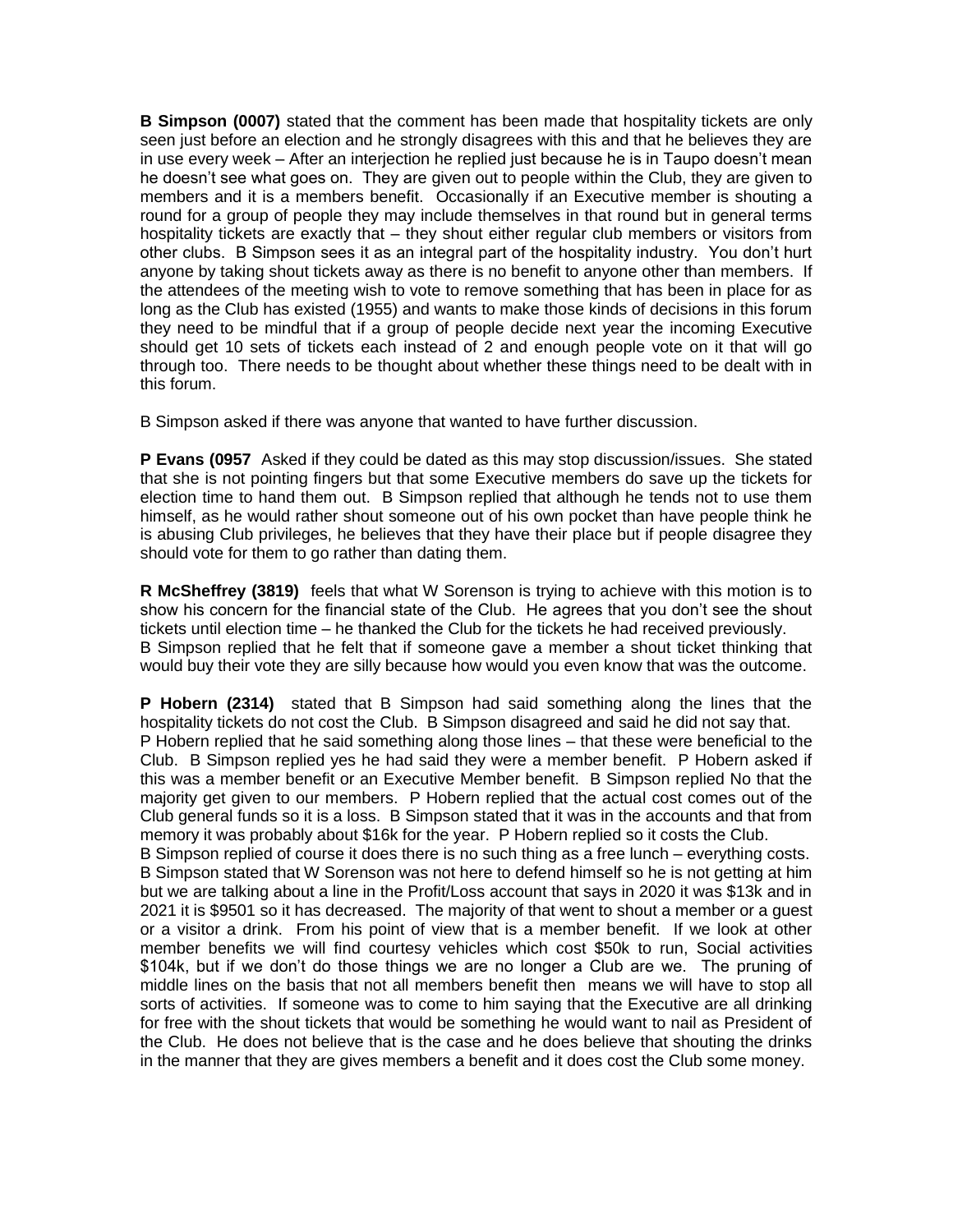**L Rowe(3454)** He believes that everyone attending got free tickets today and anyone that doesn't agree with them can pass them to him. He remembers travelling throughout NZ and visiting Clubs and often being given drink tickets from the Manager on arrival – it is not just our Club that does it and is often seen as a matter of courtesy from visitors.

**MOTION:** That the Club no longer give an allocation of hospitality tickets to Executive Members.

M: R McSheffrey (3819)  $\qquad \qquad$  S: G Hogg (0253) FAILED

B Simpson stated after the vote that he can assure the members that there have been discussions within the Executive Committee that times are not what they once were and that they may decide amongst themselves to reduce the allocation or change the way they allocate the tickets for a more appropriate use in tighter times. He appreciates the members leaving that to the Executive to decide rather than a mandatory decision in a forum that he does not think is the right one for these kinds of decisions.

*Motion: All club promotions, i.e. Christmas Hampers, be drawn using membership card number with only brewery sponsored promotions drawn from the barrel. This is to give all members an equal chance, remembering this is a Club not a pub.*

No proposer of seconder from the floor – discussion previously that this was a management issue

*Motion: That the two snooker tables that were removed for the darts tournament in 2019 be replaced.* 

**B Harper (3635)** stated that on further consideration the motion was withdrawn as it is considered a management item. B Simpson suggested that they put together a proposal that makes it hard to say no and put it through the normal channels. If you were to rely on this vote annually you could end up with 2 tables next year and then none the year after if that was how the members felt.

B Simpson asked if everyone was happy that all the motions had been covered. No further discussion required.

## **CONFIRMATION OF RETURNING OFFICERS:**

B Simpson stated that the Executive Committee have appointed G Meyrick, K Horrack and R Laird as returning officers for the upcoming elections.

#### **CONFIRMATION OF APPEAL BOARD:**

For the first time in 25 years the appeal board was called upon this financial year so we do need to have one.

**MOTION**: That the incoming members of the Appeal Board be: Gary Meyrick, Michael O'Toole, Colin Sullivan and Tony Marchioni. Fifth member will be appointed by the incoming Executive Committee.

Moved: B Simpson (0007) Seconded: S Pearce (0299) CARRIED

#### **CONFIRMATION OF PATRON:**

B Simpson confirmed once again that C Sullivan was appointed as the Patron of the Club for the rest of his natural life.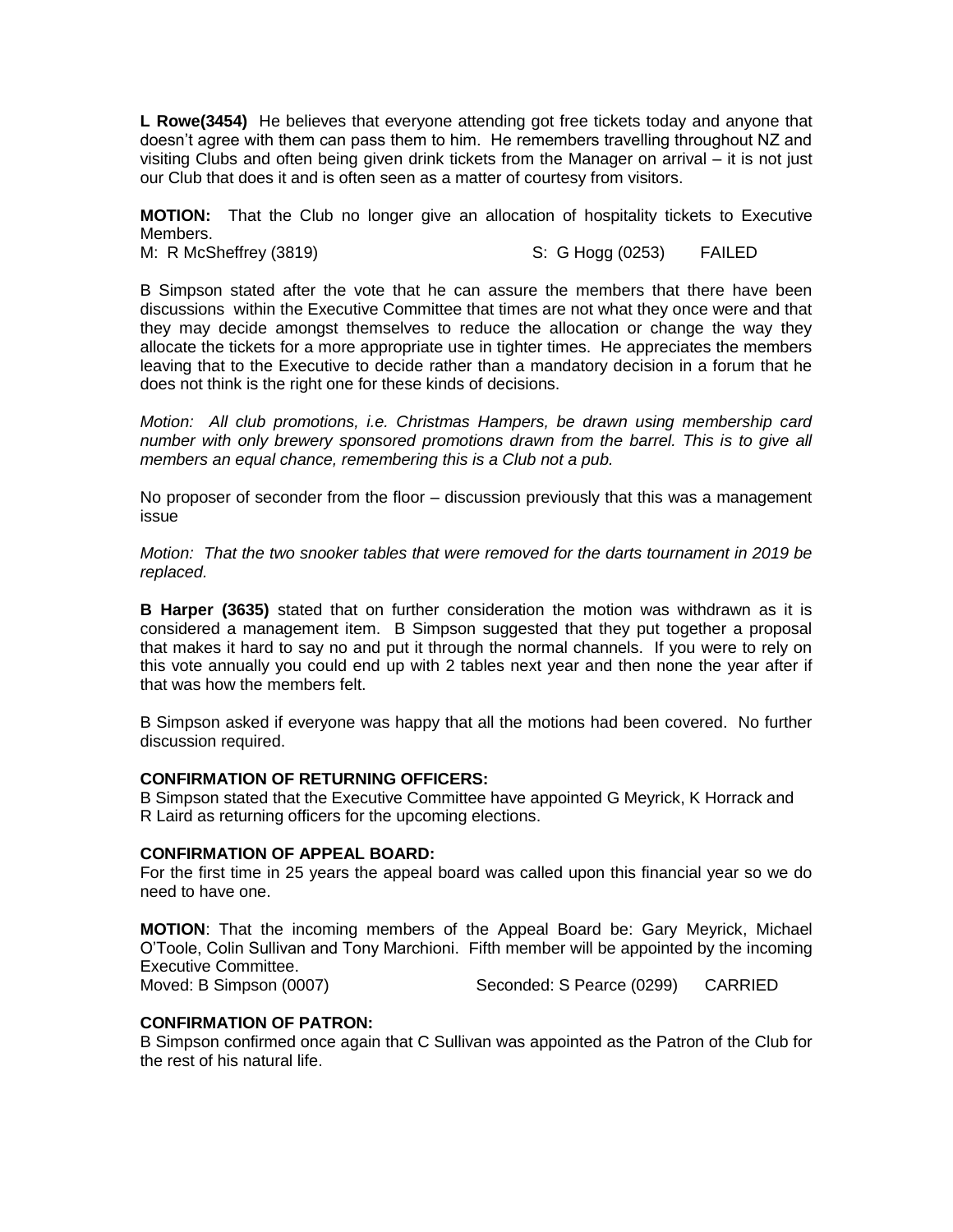**C SULLIVAN (PATRON)** thanked the members for their confirmation of him as Patron. He congratulated the members on the common sense that has been shown today. He had prepared words to say on all the motions presented today but he found they were not necessary. These were not so much as Patron or Life Member but as an everyday member of the Club. This Club is in good heart and is run by efficient methods by the Executive, Management and staff. He congratulates all those people and thanks the members for showing faith in those people today.

B Simpson thanked Toni & May Marchioni and Elizabeth & Peter Karl for their continued visits to members in hospitals and rest homes when they are incapacitated and we are made aware of it. These visits take place wherever possible but are subject to COVID restrictions at times. This year 52 separate visits were made to hospitals & rest homes for a total of 55 patients. Members showed their appreciation by way of a round of applause.

# **GENERAL BUSINESS:**

**B Simpson (0007)** discussed proposed/suggested amalgamation of Clubs. HWMC was approached many, many months ago by the Frankton Railway Bowling Club – they are the outdoor bowling club that have resided on Rifle Range Road for many years. They are fading in numbers and finances and decided last year it was time to wind up. They began to investigate what a wind up would entail and what they might or might not do with the proceeds of the sale of their property. They referred to their constitution which said on wind up the funds must be used for the promotion of the sport of Outdoor Bowls or revert to Incorporated Societies. So they have gone in pursuit of a venue/Club with a like minded Outdoor bowls section that suited their members and chose to investigate who they might like to join and where they might like to take that money. This involved Clubs like Hamilton Cosmopolitan Club, Glenview Club and other bowling clubs around Hamilton. They have had several meetings with us and 3 weeks ago they held a Special General Meeting and voted unanimously to seek to amalgamate with the Frankton Junction Bowling Club. Their requirements for that amalgamation are that the funds from the sale of their property in Rifle Range Road go to the benefit of Outdoor Bowls. This is approx. \$1.5M. Because of our foreknowledge of being approached for this we have done some research around the use of the funds to make the bowling green an all weather surface and year round by putting a cover over it. It would be heated and have sound provision made. Possible cost around \$1.2M leaving a fund for future upkeep/maintenance of the new facility. They have resolved that they wish to join the FJBC – B Simpson attended the FJBC meeting 2 weeks ago and they were made aware that that was the resolution made by FRBC. FJBC have now put together their new Executive and B Simpson has indicated to them that their first meeting should involve discussions around whether they welcome the FRBC under some conditions to be provided and when they have done this the HWMC new Executive can at their first Committee put together the presentation to be put on the noticeboard of the main Club informing members of the proposal to amalgamate and we would then call a SGM of our membership to approve the amalgamation and specify the terms under which the funds would be utilized so that there can be no doubt that we weren't committing the HWMC to any further capital expense and at that point he would elaborate on we see the long term benefits to all three organisations going forward. FRBC have about 20 members – 14 are already HWMC members. The business plan will be elaborated on at the SGM.

**P Hassell (4938)** stated that he wished to thank the Staff and the Executive for their work during what has been a very difficult year. He appreciates the efforts made to keep members safe and to get the Club up and running as soon as possible. All precautions taken were exceptional especially when there were other Clubs flouting the rules and although we were criticized for it it was done really well here. We have a very good staff at the moment and management should be congratulated. He has been a member for over 20